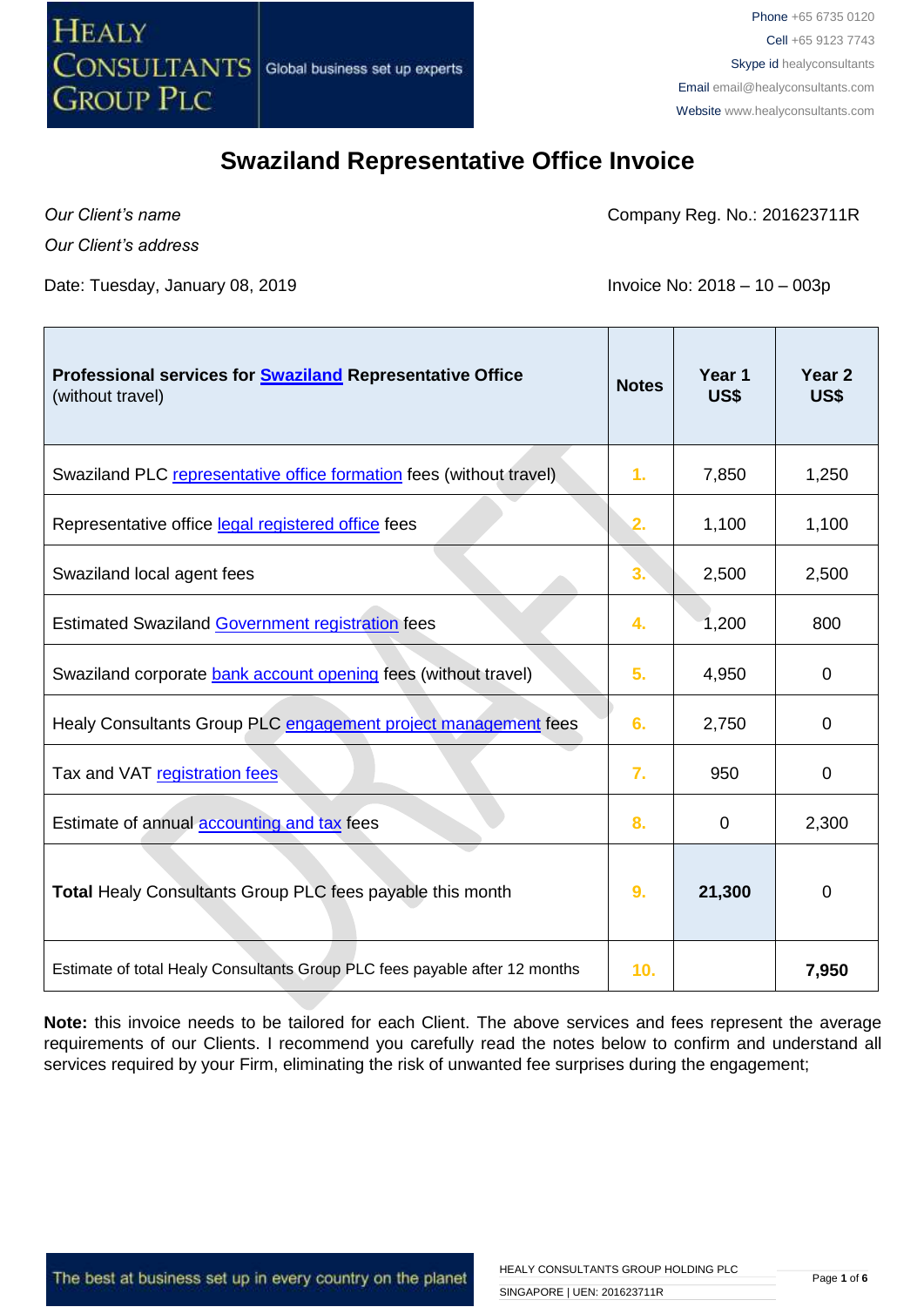

#### *Notes to invoice above*

**1.** Healy Consultants Group PLC's fees to efficiently and effectively complete Swaziland representative office registration within [six weeks](http://www.healyconsultants.com/swaziland-company-registration/fees-timelines/) by **i)** choosing the optimum regulatory licence for our Client's business activities; **ii)** reserving the representative office name with the [Registrar of Companies;](http://www.gov.sz/index.php?option=com_content&id=522&Itemid=254) **iii)** settling our accountants' and lawyers' fees; and **iv)** preparing a high quality representative office registration application for the [Ministry of Commerce, Industry & Trade;](http://www.gov.sz/index.php?option=com_content&view=article&id=228&Itemid=306)

All [engagement fees](http://www.healyconsultants.com/company-registration-fees/) (click link) are agreed and paid up front and agree to the fees published on our country web pages. Consequently, there are no hidden fees, surprises or ambushes throughout the engagement. All engagement deadlines are agreed up front in the form of a [detailed project plan,](http://www.healyconsultants.com/index-important-links/example-project-plan/) mapping out [deliverables](http://www.healyconsultants.com/deliverables-to-our-clients/) by week throughout the engagement term;



Every week during the engagement, Healy Consultants Group PLC will email our Client a [detailed status](http://www.healyconsultants.com/index-important-links/weekly-engagement-status-email/)  [update.](http://www.healyconsultants.com/index-important-links/weekly-engagement-status-email/) Our Client is immediately informed of engagement problems together with solutions. Your dedicated engagement manager is reachable by phone, Skype, live chat and email and will communicate in your preferred language;

- **2.** In accordance with [Swaziland Companies Act](http://www.gov.sz/index.php?option=com_content&id=377&Itemid=141) of 2009, a Swaziland representative office shall as from the date of its registration have a legal registered office in Swaziland, to which all official Government communications and notices may be addressed. To comply with this statutory requirement, Healy Consultants Group PLC's Swaziland office will be the registered office address for your representative office. Thereafter, this address will be used to receive government correspondence including **i)** tax letters; **ii)** notice of the legal annual return; and **iii)** all government communications. Most of our Clients wish to place [Healy Consultants Group PLC's](http://www.healyconsultants.com/corporate-outsourcing-services/company-secretary-and-legal-registered-office/) office address on invoices, contracts, websites and business cards;
- **3.** In accordance with th[e Swaziland Companies Act](http://www.gov.sz/index.php?option=com_content&id=377&Itemid=141) of 2009, every Swaziland representative office shall have at least *one* local agent who is ordinarily resident in Swaziland. Most of our Clients request Healy Consultants Group PLC to be one of the local agents. Healy Consultants Group PLC's local agent service fee amounts to US\$2,500 per annum per agent;
- **4.** This fee is an estimate of government costs payable during your Firm's engagement. For transparency purposes, all government fee payments will be supported by original receipts and invoices. Examples of government costs include **i)** reserving the representative office name; **ii)** obtaining the certificate of registration with the [Registrar of Companies;](http://www.gov.sz/index.php?option=com_content&id=522&Itemid=254) **iii)** registering with the Commissioner of Taxes and **iv)** obtaining a trading license from the Ministry of Commerce. Following engagement completion, Healy Consultants Group PLC will refund our Client any excess of funds received over actual Government costs paid;
- **5.** Healy Consultants Group PLC will be pleased to open a Swaziland corporate bank account without our Client travelling. It is a time consuming task, Healy Consultants Group PLC will shelter our Client from the associated administrative challenges. As you can appreciate, it is a difficult task to obtain bank account approval through a newly formed representative office, when shareholders and directors and bank signatories reside overseas. Healy Consultants Group PLC will prepare a business plan for the bank to optimize the probability of corporate bank account approval.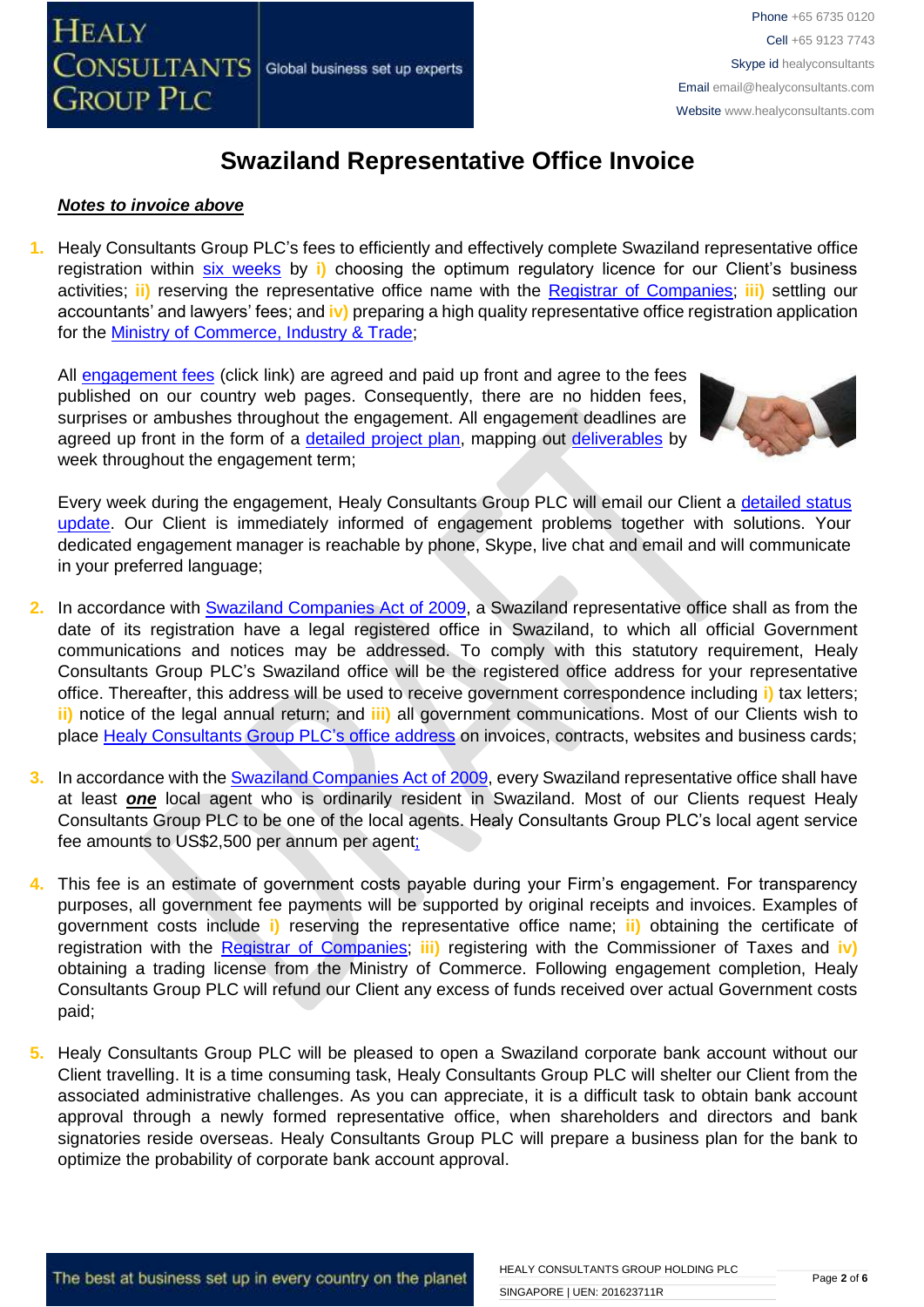Depending on our Client business and nationality, there is a 20% probability the banks will request a bank signatory to travel for a one-hour bank interview. Healy Consultants Group PLC will try its best to negotiate with the bank for a travel exemption. If our Client must travel to Swaziland for corporate bank account opening, Healy Consultants Group PLC will refund our Client US\$950;

If our Client is not comfortable with only a Swaziland corporate bank account, Healy Consultants Group PLC will be pleased to open [an international corporate bank account](http://www.healyconsultants.com/international-banking/) (click link) outside of Swaziland. Examples include New York, Germany, Liechtenstein, Austria, Bulgaria, South Africa, Singapore, London, South America or Dubai. All banks will be top tier banks in these countries with excellent internet banking services. Example of our global banking partners include HSBC, Standard Chartered Bank, Citibank, Barclays, ABN Amro, Bank of China, ANZ bank, Standard Bank, UBS, Credit Suisse;

The banks enjoy ultimate power of approval of corporate bank account applications. Consequently, guaranteed success is outside of Healy Consultants Group PLC's control. What is inside our control is the preparation and submission of a high-quality bank application that maximizes the likelihood of approval. To date, we enjoy a 100% approval record because of [our global banking relationships](http://www.healyconsultants.com/international-banking/corporate-accounts/) and determination;







Global banks continue to tighten corporate bank account opening procedures, their internal compliance departments completing more thorough due diligence of Clients. Consequently, our Clients should expect the bank account approval period to take up to 4 weeks. Furthermore, global banks now require evidence of proof of business in the country where the corporate bank account will be, including sales contracts or lease agreement;

- **6.** Healy Consultants Group PLC project management fees relate to time and resources dedicated to:
	- **a)** thoroughly research and plan Swaziland business set up for our Client;
	- **b)** devising strategies to **i)** minimise the total engagement period **ii)** complete the engagement without our Client's travel; **iii)** avoid the need for a specific regulatory license;
	- **c)** agreeing the optimum corporate structure with our Client;
	- **d)** submitting a high-quality representative office registration application to the [Registrar of](http://www.gov.sz/index.php?option=com_content&id=522&Itemid=254)  [Companies](http://www.gov.sz/index.php?option=com_content&id=522&Itemid=254)[;](http://www.dubaided.gov.ae/en/Pages/default.aspx)
	- **e)** choosing the optimum regulatory license for our Client business activities (if required);
	- **f)** injecting the paid-up share capital on our Client's behalf (if required);
	- **g)** collating and supervising the legalisation and attestation and translation of Client documents;
	- **h)** weekly detailed engagement [status updates](http://www.healyconsultants.com/index-important-links/weekly-engagement-status-email/) to our Client and weekly Thursday conference calls;
	- **i)** payment of retainer fees to multiple local lawyers and accountants;
	- **j)** ensuring our Client complies with local regulations and legally owns and controls the entity;
	- **k)** ascertain the specific accounting, tax, legal and compliance considerations;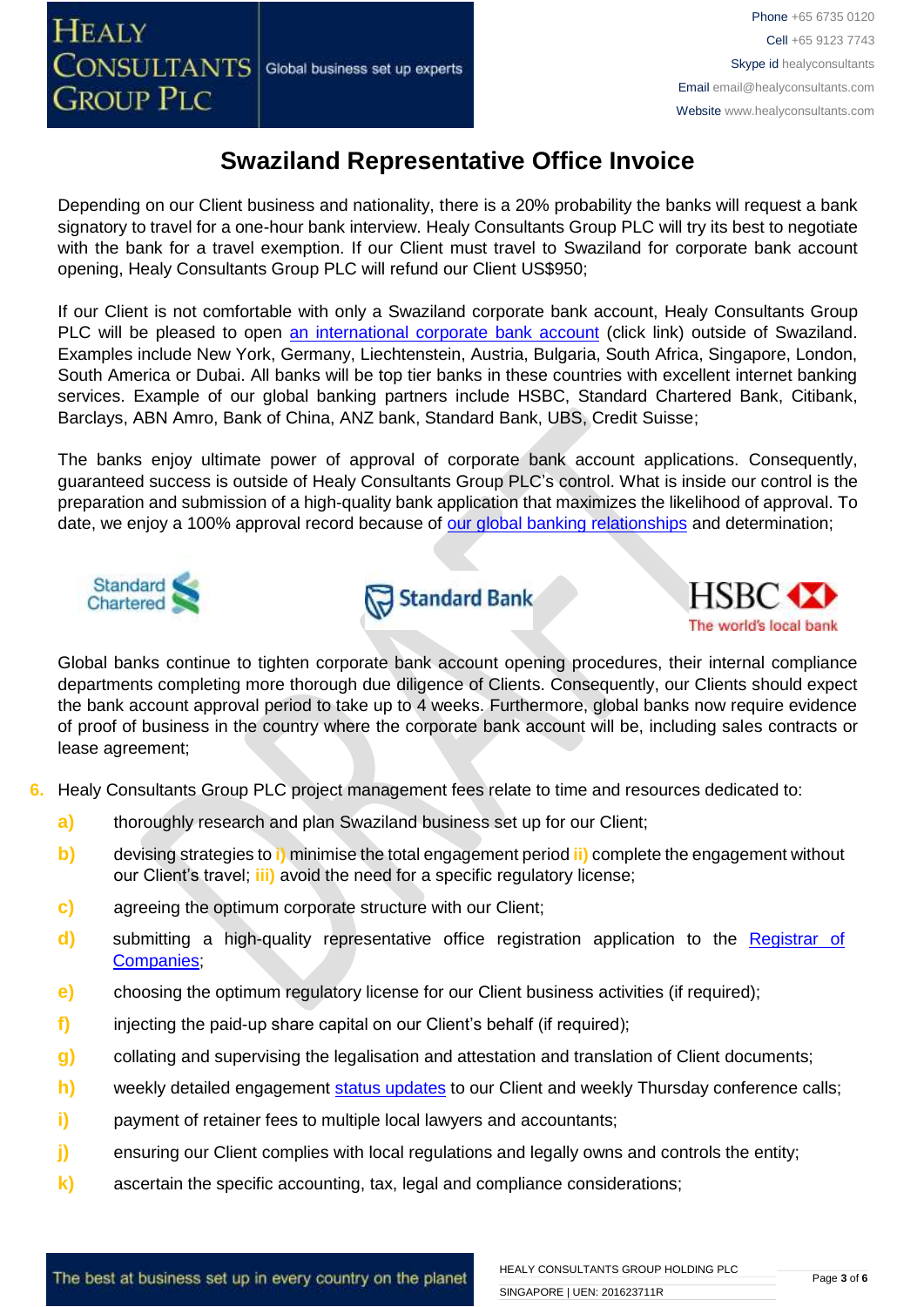

- **l)** finding solutions to [challenges that occur](http://www.healyconsultants.com/engagement-project-management/) throughout the engagement;
- **m)** determining the local and international tax obligations of the new entity, including corporate income tax, payroll taxes, withholding tax and sales taxes;
- **7.** In accordance with Swaziland law, each entity must register for corporate tax and VAT at the [Swaziland](http://www.sra.org.sz/index.php?option=com_content&view=article&id=88&Itemid=216)  [Revenue Authority;](http://www.sra.org.sz/index.php?option=com_content&view=article&id=88&Itemid=216)
- 8. For an active representative office, these annual **accounting**, audit and tax fees are an estimate of Healy Consultants Group PLC fees to efficiently and effectively discharge your annual accounting, audit and tax obligations. Following receipt of a set of draft accounting numbers from your representative office, Healy Consultants Group PLC will more accurately advise accounting and tax fees. For a dormant representative office, Healy Consultants Group PLC fees are only US\$950;
- **9.** All fees quoted in this invoice correspond to fees quoted [on Healy Consultants Group PLC's](http://www.healyconsultants.com/company-registration-fees/) website. Please review this invoice carefully to identify errors. During the rush of the business day, it is possible that Healy Consultants Group PLC inadvertently made fee calculation errors, typing errors or omitted services or omitted historic fee payments from Clients. In the unfortunate event you identify invoice errors, please revert to me directly re the same. I apologize in advance if I or my staff made invoice errors;
- **10.** Assuming our Clients re-engage Healy Consultants Group PLC, this fee is an estimate of the fees payable next year, 12 months after the date of representative office registration this year;
- **11.** The fees quoted in this invoice are a prediction of the fees required to efficiently and effectively complete this engagement in a timely manner. If during the engagement Healy Consultants Group PLC realizes that the project is more complex than anticipated, requiring a large additional investment of time, my Firm will revert to request additional fees;
- **12.** Representative office business activities are only limited mareting and research activities. A represntative office can **i)** lease office premises; **ii)** but cannot issue sales invoice to Clients; **iii)** nor sign local legal contracts;
- **13.** In accordance with Swaziland law, there is no minimum deposit required to establish a representative office;
- **14.** If our Client and Healy Consultants Group PLC properly plan this engagement, our Clients will *not* have to travel during this engagement. Healy Consultants Group PLC will efficiently complete representative office registration and corporate bank account opening in a timely manner without our Client's presence. Instead, our Client will need to **i)** sign and get documents legalized in the embassy in their country of origin; and **ii)** courier the originals to Healy Consultants Group PLC's office;



**15.** Depending on our Client's business and nationality, the Swaziland Government may require a special regulatory license to carry on your business in the country. Healy Consultants Group PLC will assist our Client secure license approval; there may be additional engagement fees. However, the Government enjoys ultimate power of approval of representative office registration and business licenses;

The best at business set up in every country on the planet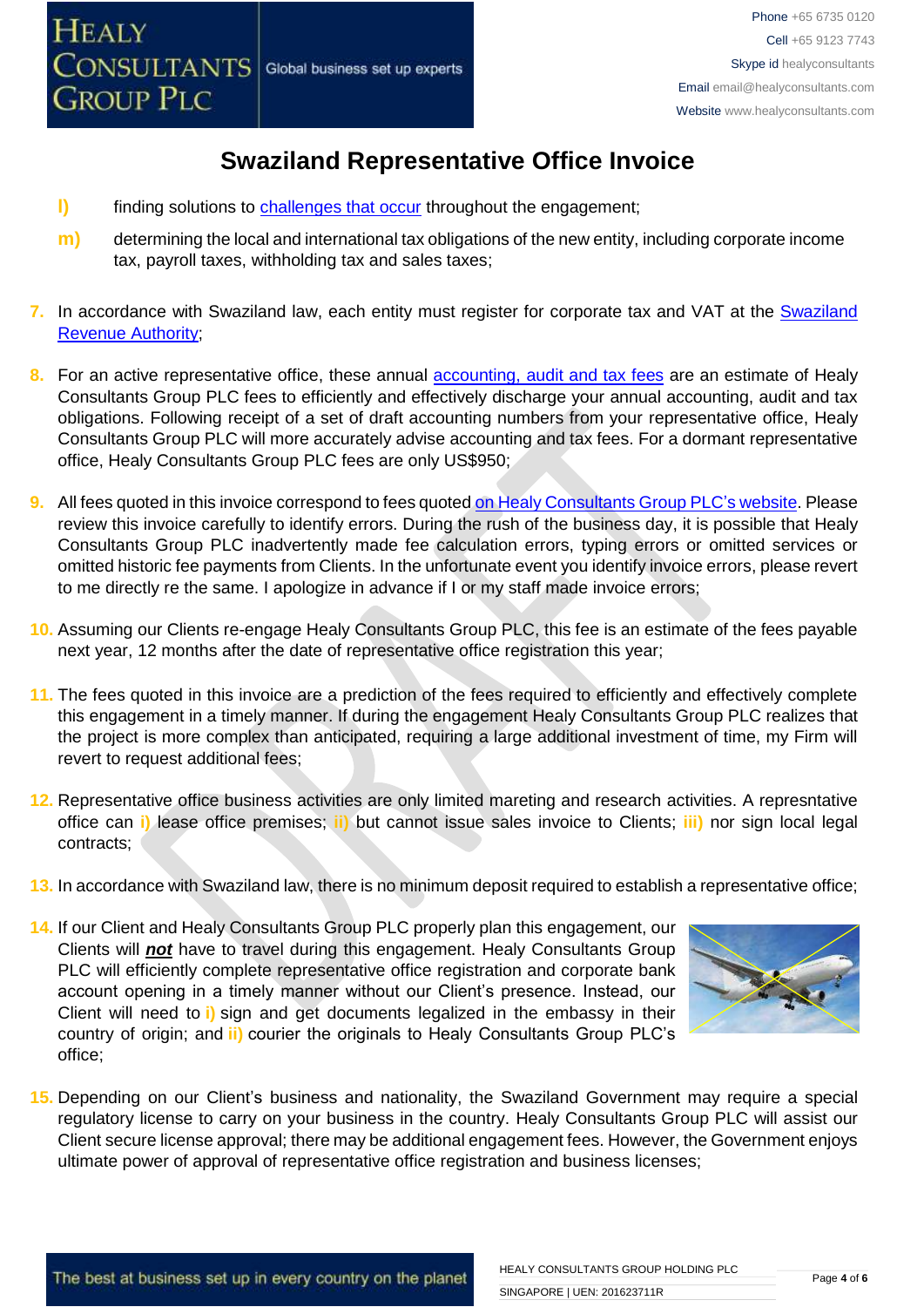- **16.** Some of our Clients request Healy Consultants Group PLC to provide temporary shared [office space](http://www.healyconsultants.com/virtual-office/) for 6 months until their preferred business premises is found. If your Firm requires this service, our one-time fee is US\$950. Monthly rental thereafter is paid directly to the landlord, independently of Healy Consultants Group PLC;
- 17. If required, Healy Consultants Group PLC will be pleased to assist your firm to secure employee [visa](http://www.healyconsultants.com/migration/) approvals. Our fee is US\$4,950 for the first employee, US\$3,950 for the second employee, US\$2,950 per employee thereafter. Our employee visa fees includes preparation of a quality visa application and submitting to the correct Government immigration officers. The Government enjoys ultimate power of approval of visa applications. Consequently, guaranteed success is outside of Healy Consultants Group PLC's control. What is inside our control is the preparation and submission of a high quality immigration visa application that maximizes the likelihood of visa approval;
- **18.** Monthly Government tax obligations include monthly payroll reporting, VAT and corporation tax return filing. If you need our help, Healy Consultants Group PLC can complete monthly Government reporting for a monthly fee of US\$860. Healy Consultants Group PLC monthly support will include **i)** receive in Dropbox the monthly invoices from our client; **ii)** label monthly bank statement transactions; **iii)** preparation and submission of VAT returns; and **iv)** submission of monthly employee payroll reporting;
- **19.** It is important our Clients are aware of their personal and corporate tax obligations in their country of residence and domicile. Let us know if you need Healy Consultants Group PLC help to clarify your local and international annual tax reporting obligations;
- **20.** During the engagement, shareholders and directors' documents may need to be translated into the local language; before the Government and Bank approves company registration and corporate bank account opening respectively. Consequently, our Client should budget for possible additional translation and embassy attestation fees. Either our Client or Healy Consultants Group PLC can complete this administrative task;

As always, Healy Consultants Group PLC will negotiate with all third parties to eliminate or reduce additional engagement costs. For transparency purposes, all third-party fee payments will be supported by original receipts and invoices. Examples of possible third-party payments include **i)** embassy fees; **ii)** notary public costs; **iii)** official translator fees;

**21.** Some of our Clients require an [immediate Swaziland](http://www.healyconsultants.com/turnkey-solutions/) solution. With this strategy, within a day Healy Consultants Group PLC can supply our Client **i)** an existing dormant Swaziland company number; **ii)** an already approved Swaziland corporate bank account number; and **iii)** a business address. Turnkey solutions are attractive to those entrepreneurs who wish to immediately close a country deal, sign a contract or invoice a customer;



- **22.** As stipulated on our [business website](http://www.healyconsultants.com/) and in section 3 of our engagement letter, Healy Consultants Group PLC will only commence the engagement following **i)** settlement of our fees and **ii)** completion and signing of our legal engagement letter;
- **23.** Healy Consultants Group PLC will only incorporate your representative office after 75% of [due diligence](http://www.healyconsultants.com/due-diligence/)  [documentation](http://www.healyconsultants.com/due-diligence/) is received by email. Healy Consultants Group PLC will only open a corporate bank account after 100% of the Client's original due diligence documentation is received by courier;